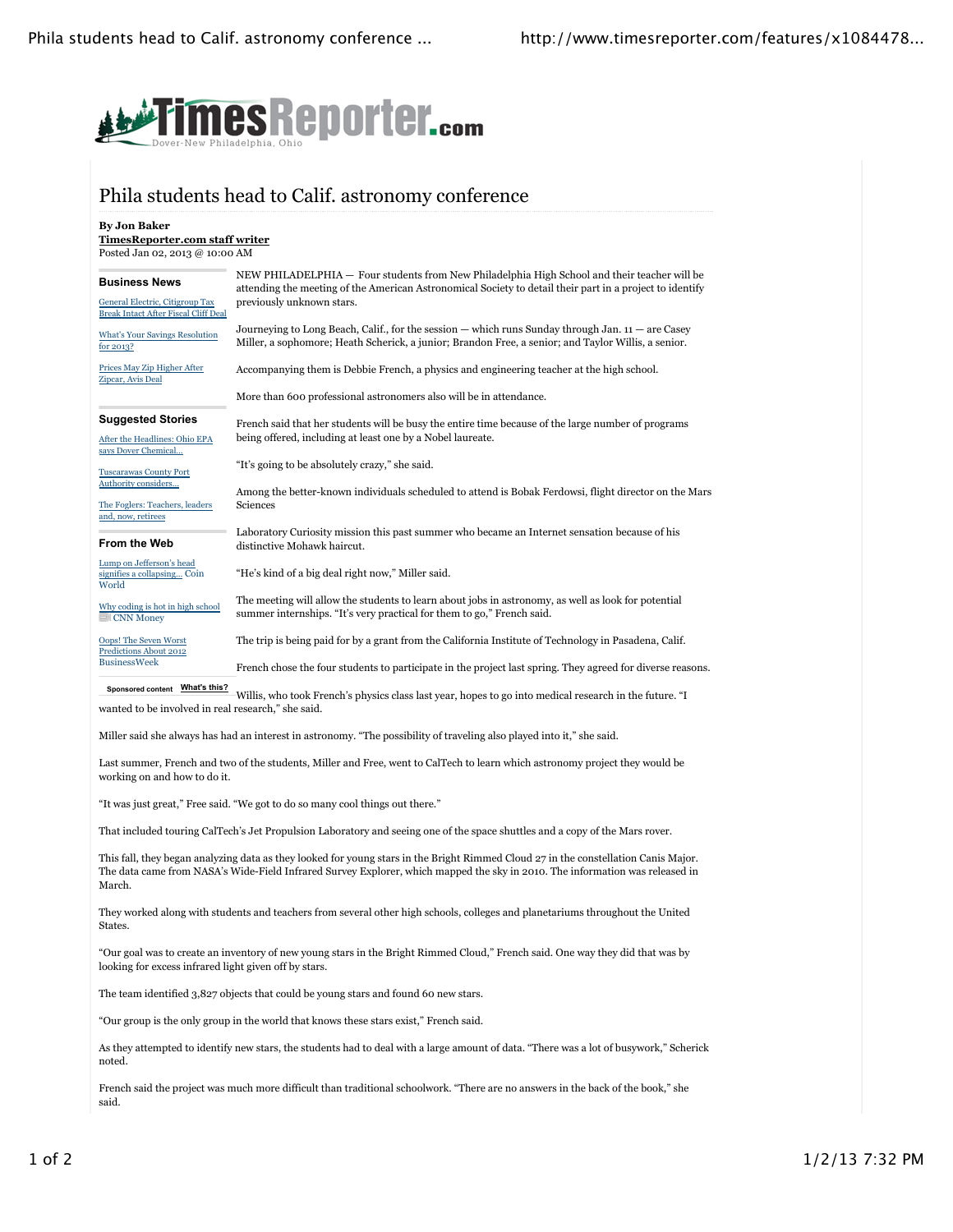But it serves a worthwhile purpose. "We were looking at how stars form and evolve," French said. "By studying other solar systems, we learn more about our own solar system."

Copyright 2013 The Times-Reporter. Some rights reserved

| <b>Medical School</b>            | <b>Student Loans Made Easy</b>       | <b>Student Loans - Low Rates</b>     |
|----------------------------------|--------------------------------------|--------------------------------------|
| Earn Your Medical School Degree. | 100% Approval, No Payments Until You | Get a Last Minute Student Loan, Save |
| Financial Aid Options.           | Graduate.                            | With The Year's Best                 |
| UniversityCollegeSearch.info     | allstudentloan.org                   | nela.net                             |
|                                  |                                      | $\cdots$                             |



Contact us | Privacy Policy | Terms of Service | About our Ads

The Times-Reporter | New Philadelphia, OH 44663

Copyright © 2006-2013 GateHouse Media, Inc. Some Rights Reserved.

Original content available for non-commercial use under a Creative Commons license, except where noted.

RadarFrog Merchant Directory | Internet Marketing by Propel Marketing | RadarFrog